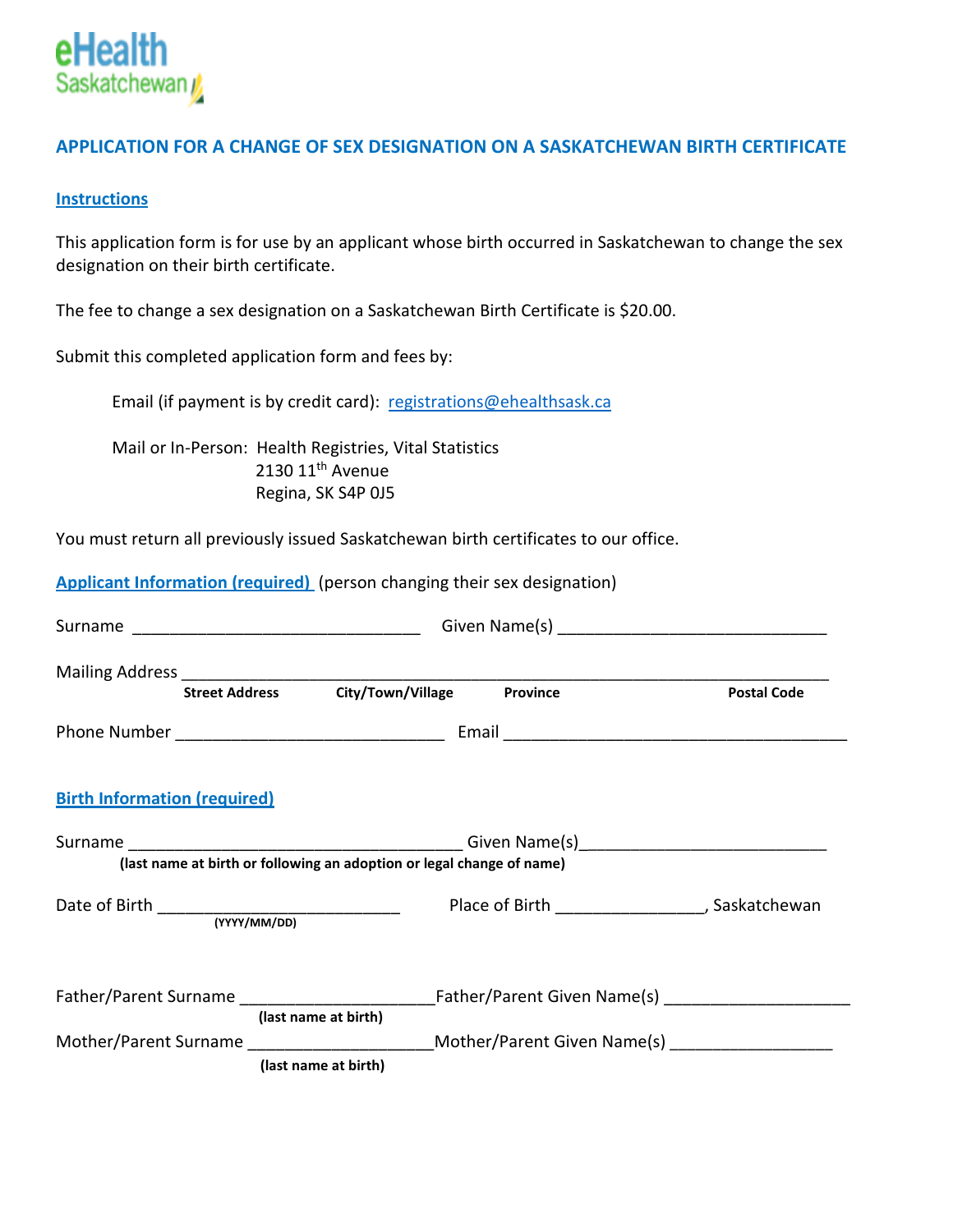

## **Request to Change Birth Certificate & Statutory Declaration (required)**

| (Applicant's current full legal surname and given names)<br>(Applicant's current full legal surname and given names)                                                                                              |                               |                 |  |                                                                         |
|-------------------------------------------------------------------------------------------------------------------------------------------------------------------------------------------------------------------|-------------------------------|-----------------|--|-------------------------------------------------------------------------|
| Saskatchewan Birth Certificate to Check one:     Male OR   Female OR                                                                                                                                              |                               |                 |  | $\boxed{\phantom{1}}$ X (Non-Binary)                                    |
| I have assumed, identify with, and intend to maintain the gender identity that corresponds with the requested<br>change to my sex designation.                                                                    |                               |                 |  |                                                                         |
| I make this solemn declaration conscientiously believing it to be true and knowing it to be of the same force<br>and effect as if made under oath, and by virtue of the Canada Evidence Act.                      |                               |                 |  |                                                                         |
| Declared before me at _________________________ in the Province/State/Country of _________________________<br>(city, town, village)                                                                               |                               |                 |  |                                                                         |
|                                                                                                                                                                                                                   | <b>Signature of Applicant</b> |                 |  |                                                                         |
| Signature of a Commissioner for Oaths, Notary Public, or Solicitor                                                                                                                                                |                               |                 |  | My commission/appointment expires: ________________<br>(month/day/year) |
|                                                                                                                                                                                                                   |                               |                 |  |                                                                         |
| <b>Supporting Statement from Health Care Professional for Change of Sex Designation (required)</b>                                                                                                                |                               |                 |  |                                                                         |
| <b>Print Full Name of Professional</b>                                                                                                                                                                            |                               |                 |  |                                                                         |
| <b>Street Address</b>                                                                                                                                                                                             | City/Town/Village             | <b>Province</b> |  | <b>Postal Code</b>                                                      |
|                                                                                                                                                                                                                   |                               |                 |  |                                                                         |
| Am a registered   physician   psychologist Registration/Certificate/License Number                                                                                                                                |                               |                 |  |                                                                         |
| I am a member in good standing and am licensed to practice within Saskatchewan or within another Canadian<br>jurisdiction. (if outside of Canada, attach proof of qualification to practice in that jurisdiction) |                               |                 |  |                                                                         |
| <b>Full Legal name of Applicant</b>                                                                                                                                                                               |                               |                 |  | (YYYY/MM/DD)                                                            |

#### **CHECK ONLY If the Applicant is Under 18 Years of Age**

☐ In my professional opinion the applicant has the capacity to make health care decisions.

\_\_\_\_\_\_\_\_\_\_\_\_\_\_\_\_\_\_\_\_\_\_\_\_\_\_\_\_\_\_\_\_\_\_\_\_\_\_\_\_\_\_\_\_\_\_\_\_\_\_\_ \_\_\_\_\_\_\_\_\_\_\_\_\_\_\_\_\_\_\_\_\_\_\_\_\_\_\_\_\_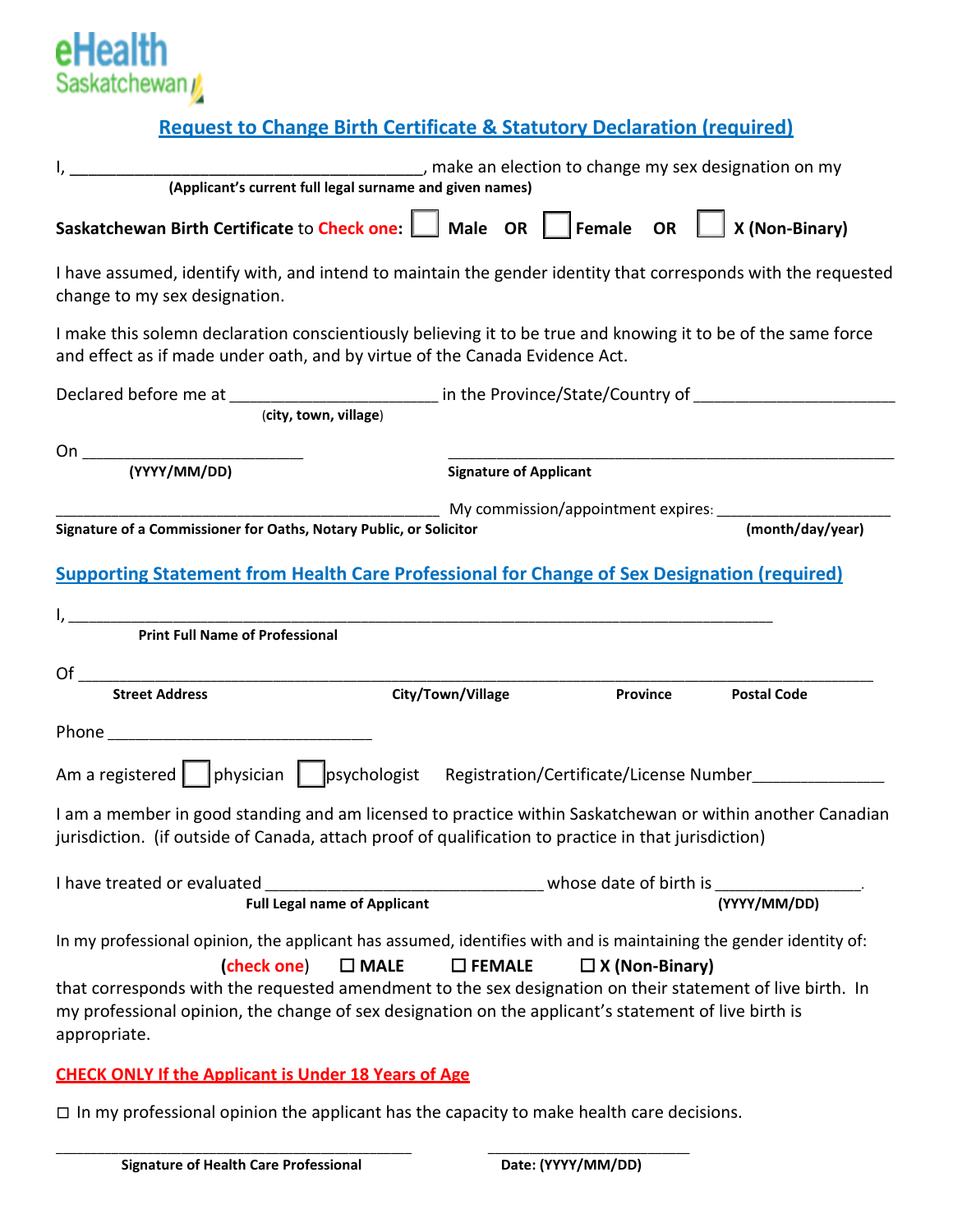

#### **BIRTH CERTIFICATE REQUEST FORM (OPTIONAL)**

The fee to change a sex designation on a Saskatchewan Birth Certificate is \$20.00.

If you wish to **purchase a birth certificate** with the amended sex designation, indicate the number of certificates below and **include a copy of your identification** outlined below and the appropriate **fees** with this application.

**Government Issued Photo ID such as:** Photo Driver's License **Health Card**  Passport Student ID Card Native Status Card Citizenship Card Court Order

# **ONE PIECE REQUIRED**<br>  **TWO PIECES REQUIRED Other ID such as:**  $\frac{1}{2}$  Birth Certificate

Utility Bill i.e. SaskPower, SaskEnergy, etc.that displays name and address Bank Statement, Residential Lease, Mortgage Document, Income Tax Statement, Cancelled Cheque, Social Assistance Benefit that displays name and address

#### **Quantity Fee Per Certificate Type of Certificate**

| \$20 | Cost to amend birth registration to show amended sex designation.<br>(This fee must be included in your total.)                                                                      |
|------|--------------------------------------------------------------------------------------------------------------------------------------------------------------------------------------|
| \$35 | <b>Short Form Birth Certificate (does not include parental information)</b>                                                                                                          |
|      | Includes: full name of the individual, date of birth, place of birth, sex,<br>registration number, registration date, date certificate issued.                                       |
|      | $\Box$ I do <b>NOT</b> want sex displayed on this birth certificate (optional)                                                                                                       |
| \$40 | Long Form Birth Certificate (includes parental information)                                                                                                                          |
|      | Recommended for individuals under age 16                                                                                                                                             |
|      | Includes: full name of the individual, date of birth, place of birth, sex, parents'<br>names and places of birth, registration number, registration date, date<br>certificate issued |
|      | $\Box$ I do <b>NOT</b> want sex displayed on this birth certificate (optional)                                                                                                       |
| \$55 | Copy of Registration of Live Birth (not a birth certificate)                                                                                                                         |
|      | Copy of the registration of live birth printed on certified paper<br>Commonly required for international purposes<br>٠<br>Not usually acceptable for personal identification<br>٠    |

 **\*\*\*Please complete the attached payment form if your payment is by credit card\*\*\***